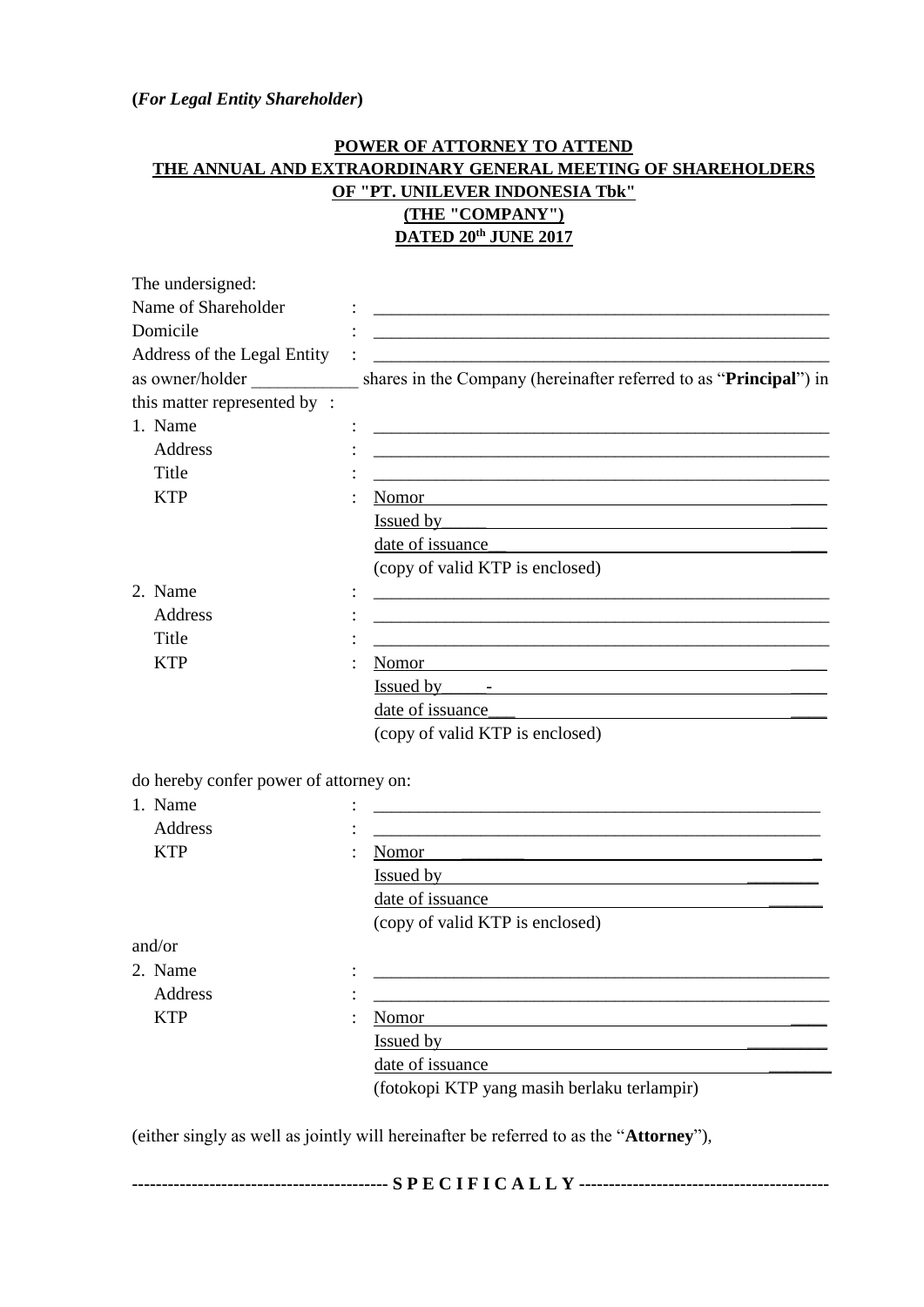to represent and act for and on behalf of the Principal in attending the Annual and Extraordinary General Meeting of Shareholders ("**GMS**") of the Company to be convened at the Company's Head Office, Grha Unilever, Green Office Park Kav 3, Jalan BSD Boulevard Barat, BSD City, Tangerang, on 20th June 2017 or any adjournment thereof and participating in the discussions at the GMS, casting the votes which the Principal as shareholder of the Company shall be entitled to cast at such GMS, in accordance with the voting instructions set forth as follows:

| <b>AGENDA GMS</b> |                                                                                                                                                                                                                                                                                                                                                                 | <b>VOTING INSTRUCTION</b> |                |                |
|-------------------|-----------------------------------------------------------------------------------------------------------------------------------------------------------------------------------------------------------------------------------------------------------------------------------------------------------------------------------------------------------------|---------------------------|----------------|----------------|
|                   |                                                                                                                                                                                                                                                                                                                                                                 | In-Favor                  | <b>Abstain</b> | <b>Against</b> |
|                   | Agenda Annual General Meeting of Shareholders                                                                                                                                                                                                                                                                                                                   |                           |                |                |
| 1.                | Ratification on the Financial Statements of the<br>Company and Approval on the Annual Report of<br>the Company including the report on the<br>supervisory duties of the Board of Commissioners<br>of the Company for the accounting year ended on                                                                                                               |                           |                |                |
| $\overline{2}$    | 31 December 2016.<br>Determination of the appropriation of the profit of<br>the Company                                                                                                                                                                                                                                                                         |                           |                |                |
| 3                 | Approval of the appointment of the Public<br>Accountant's Office to audit the Company's<br>financial statements for the fiscal year ended on<br>31 December 2017 and the determination of the<br>honorarium of the Public Accountant's Firm as<br>well as other terms of appointment.                                                                           |                           |                |                |
| 4                 | Reappointment of the members of the Board of<br>a.<br>Directors and confirmation of the composition<br>of the Board of Commissioners of the<br>Company.<br>The determination of remuneration of the<br>$\mathbf{b}$ .<br>the<br>Board<br>of Directors<br>and<br>Board<br>- of<br>Commissioners of the Company for the fiscal<br>year ended on 31 December 2017. |                           |                |                |
|                   | Agenda Extraordinary General Meeting of Shareholders                                                                                                                                                                                                                                                                                                            |                           |                |                |
| 1                 | Approval on the plan to execute a loan agreement<br>which material value from Unilever Finance<br>International AG, Switzerland                                                                                                                                                                                                                                 |                           |                |                |
| $\overline{2}$    | Approval on the plan to establish a Fixed Benefit<br>Pension Fund of the Company.                                                                                                                                                                                                                                                                               |                           |                |                |

-This power of attorney has been conferred on the Attorney under the following conditions:

- a. this Power of Attorney shall not be amended and/or cancelled/withdrawn without prior written notification from the principal to the Board of Directors of the Company, such notification to be received by the Board of Directors of the Company no later than 3 (three) business days prior to the date of the GMS and if the Board of a Director of the Company does not so receive such a written notification from the Principal, the Board of Directors of the Company is entitled to assume and conclude that this power of attorney is still valid at the date of the GMS on 20<sup>th</sup> June 2017;
- b. the Principal undertakes to fully accept and to ratify all actions performed by the Attorney on behalf of the Principal, by virtue of this power of attorney;